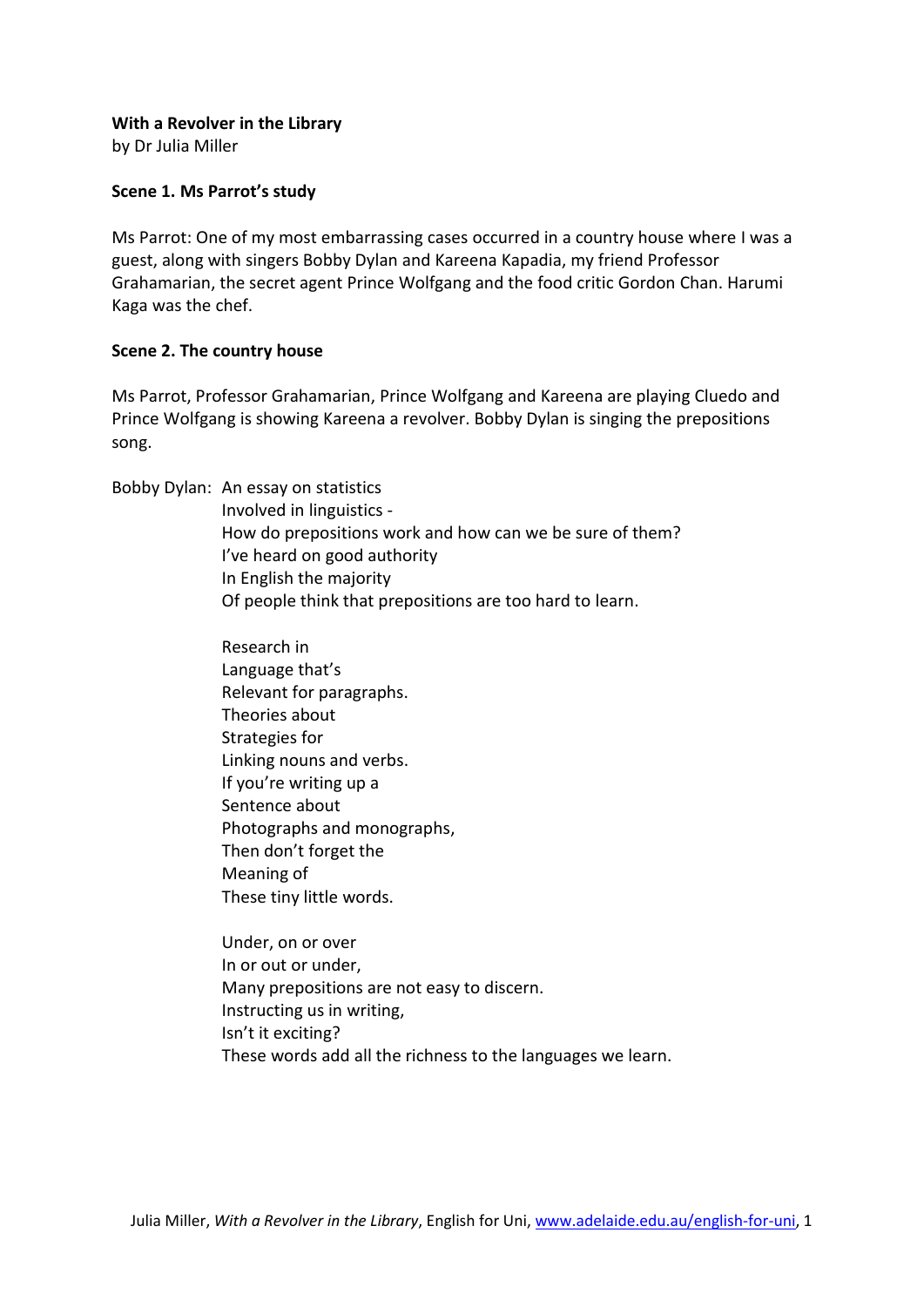(A bell rings.)

Ms Parrot: That's the bell for dinner!

(They all get up and leave the room. Time passes.)

# **Scene 3. After dinner. Professor Grahamarian, Kareena, Ms Parrot and Prince Wolfgang are back in the drawing room.**

Professor Grahamarian: I really enjoyed that. Chocolate pudding – a really healthy dessert! (To Kareena) What a pity you're on a diet! Bobby's vegetarian version looked good!

Ms Parrot: And she made me a dairy free option too. So kind!

Prince Wolfgang: What excellent soup!

# **Scene 4. The country house library. Harumi Kaga is getting a book from the shelf.**

Harumi Kaga: Vegetarians. Herbivores.

Ms Parrot: Harumi was looking for a book on Australian cooking. A book of Australian recipes, in fact. She had been to a lecture on local cuisine and she was involved in an experimental cooking group.

Harumi Kaga: Soshokei danshi.

Ms Parrot: The criteria for membership were that you had to enjoy cooking and you had to be a professional chef.

Harumi Kaga: Diets . . .

Ms Parrot: She felt very positive about this and had consulted her employer about trying some new recipes.

## **Scene 5. The drawing room.**

Professor Grahamarian, Kareena, Ms Parrot and Prince Wolfgang are still in the drawing room. They hear a noise like a gun.

Kareena: What's that?

Prince Wolfgang: I say!

(Gordon Chan enters the drawing room and joins them.)

Gordon Chan: What a terrible meal!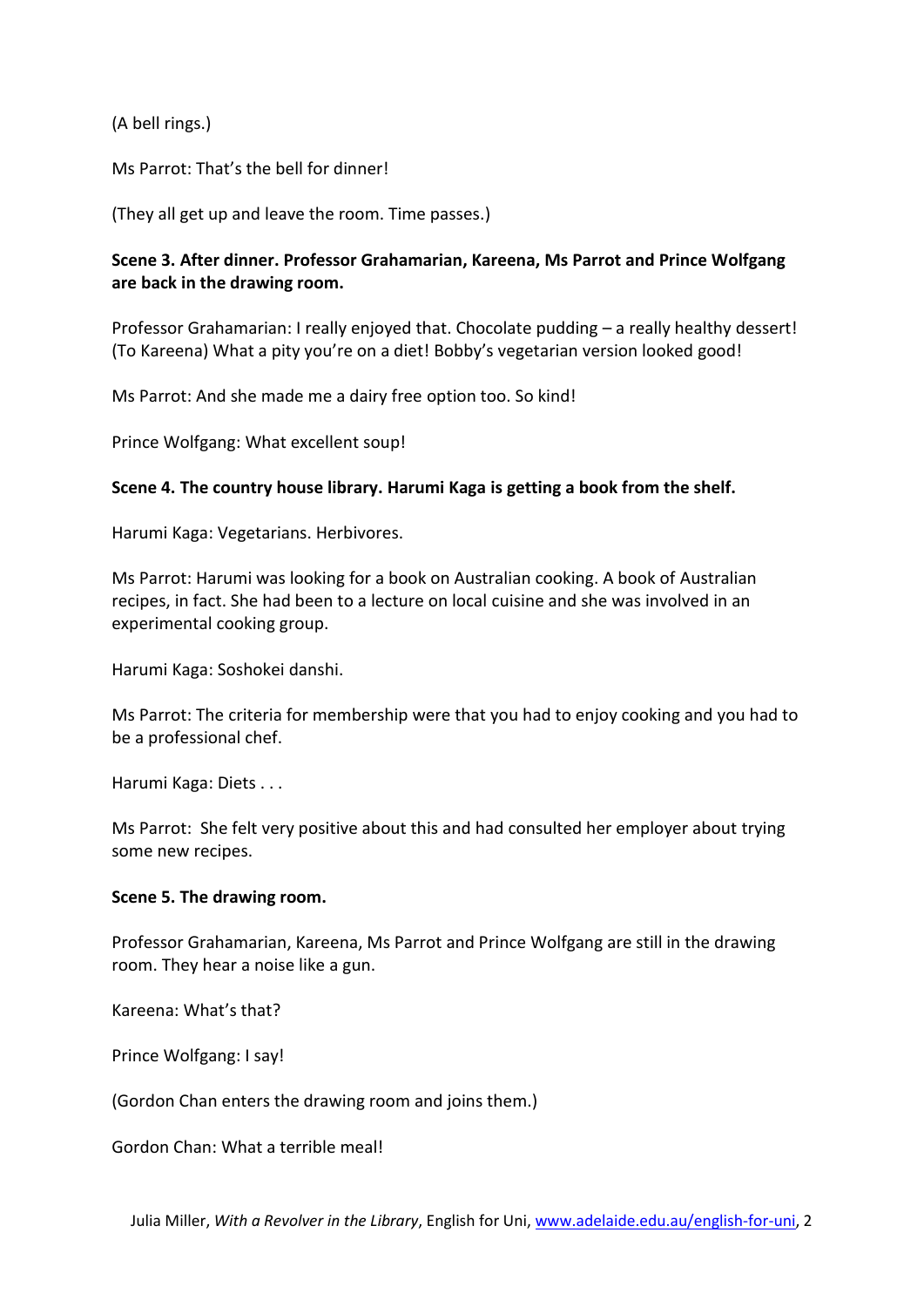Professor Grahamarian: I thought it was excellent. Harumi is a wonderful chef.

(Bobby Dylan rushes in.)

Bobby Dylan: Harumi's been shot – with a revolver – in the library. She's dead!

(They all look at the Cluedo game board, which does indeed have a revolver in the library.)

Professor Grahamarian: Are you sure?

Bobby Dylan: I saw her go into the library. Then I heard a bang.

Kareena Kapadia: So did I!

Professor Grahamarian:And I!

Bobby Dylan: There's no one but us in the house. The murderer must be someone in this room!

Prince Wolfgang: Let me see what's happened.

(Prince Wolfgang goes out with Bobby Dylan and Kareena Kapadia.)

Professor Grahamarian: None of us had a gun.

Ms Parrot: Oh yes we did. There was one here, in this very room. We all had access to it.

Gordon Chan: Yes, I remember. It belongs to Prince Wolfgang, and Kareena was looking at it ... and Prince Wolfgang has a certificate in shooting.

Professor Grahamarian: But what was the motive? I can't think of any motive for killing her. Harumi was an expert in the kitchen. Quite a contrast to the chef they had last year. I mean, Harumi never imposed her ideas on us, and she nearly converted me to Japanese cooking! But she never lectured me about it.

Gordon Chan: I suppose she had the odd publication on cooking.

Ms Parrot: She was the author of many books about cooking! She must have had an enormous impact on Japanese cooking in Australia.

Gordon Chan: Well, let's not rely on rumours. The bulk of her work was not that good.

Professor Grahamarian: She had a wonderful attitude tocooking. That meal was terrific. As I said, I can't think of any motive for killing her.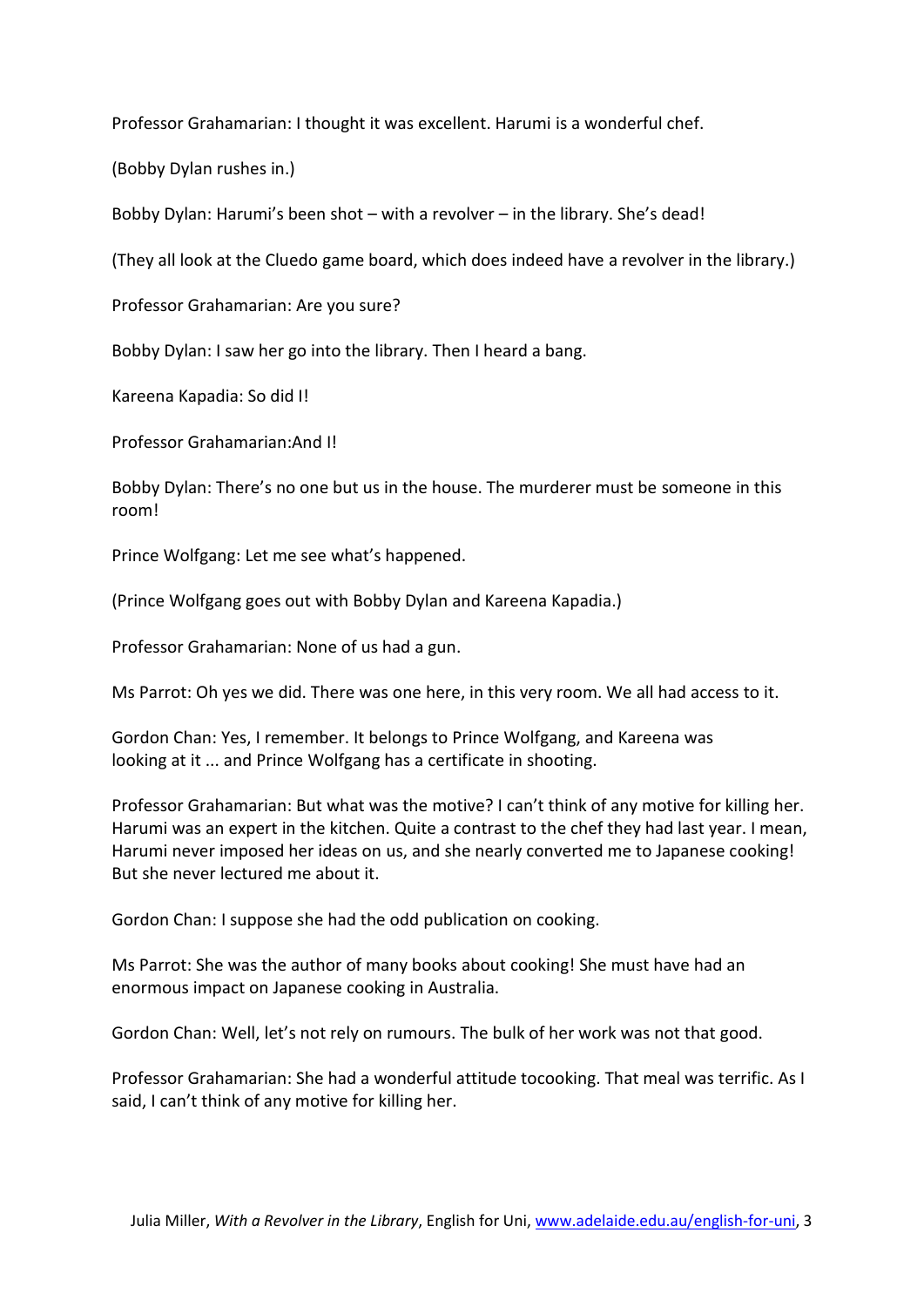Ms Parrot: Let's think back to the meal. Kareena didn't eat anything. You (to Professor Grahamarian) ate everything. Prince Wolfgang confined himself to soup. Bobby's vegetarian meal was more than adequate.

Gordon Chan: What about you, Ms Parrot?

Ms Parrot: I can't eat milk products, so Harumi had to substitute sorbet for ice cream for my dessert. She was very understanding about it, though.

Professor Grahamarian: So who had a motive?

Ms Parrot: Two people hardly ate anything. Two of us had meals that were adapted to our dietary needs. But I'm only aware of one person who didn't enjoy their meal. (She looks at Gordon.)

Gordon Chan: I was with you after dinner, Ms Parrot.

Ms Parrot: Not immediately. Kareena was with Prince Wolfgang. I was playing a board game with Professor Grahamarian, and you joined us a little later. There was an interval of about ten minutes between the time we finished dinner and the time you joined us.

Gordon Chan: Not enjoying a meal is not a motive to kill someone. And Bobby came in late too.

Ms Parrot: That's true. However, there was also your professional jealousy as a chef. You and Harumi both published widely in the area of cooking. You both did research on Asian cooking in Australia. Last year you both contributed to a new cookery book, but she wrote five chapters on Japanese cuisine, and you only wrote a paragraph on the art of cutting vegetables. She had recently replaced you as President of the Academy of Celebrity Chefs. And you lost the Essay Chef cooking competition when she was the judge. In short, she was a great challenge to your career. You never really recovered from the shock of her success.

Professor Grahamarian: And there's one more thing. You have blood on your tie!

Gordon Chan: It's tomato sauce!

Professor Grahamarian: And you've got a revolver!

Gordon Chan: Don't shoot! It's not mine! I didn't kill Harumi!

Harumi enters the lounge with Prince Wolfgang, Kareena Kapadia and Bobby Dylan. Harumi has a cut on her face.

Ms Parrot: You're alive!

Harumi Kaga (surprised): Yes.

Julia Miller, *With a Revolver in the Library*, English for Uni, www.adelaide.edu.au/english-for-uni, 4